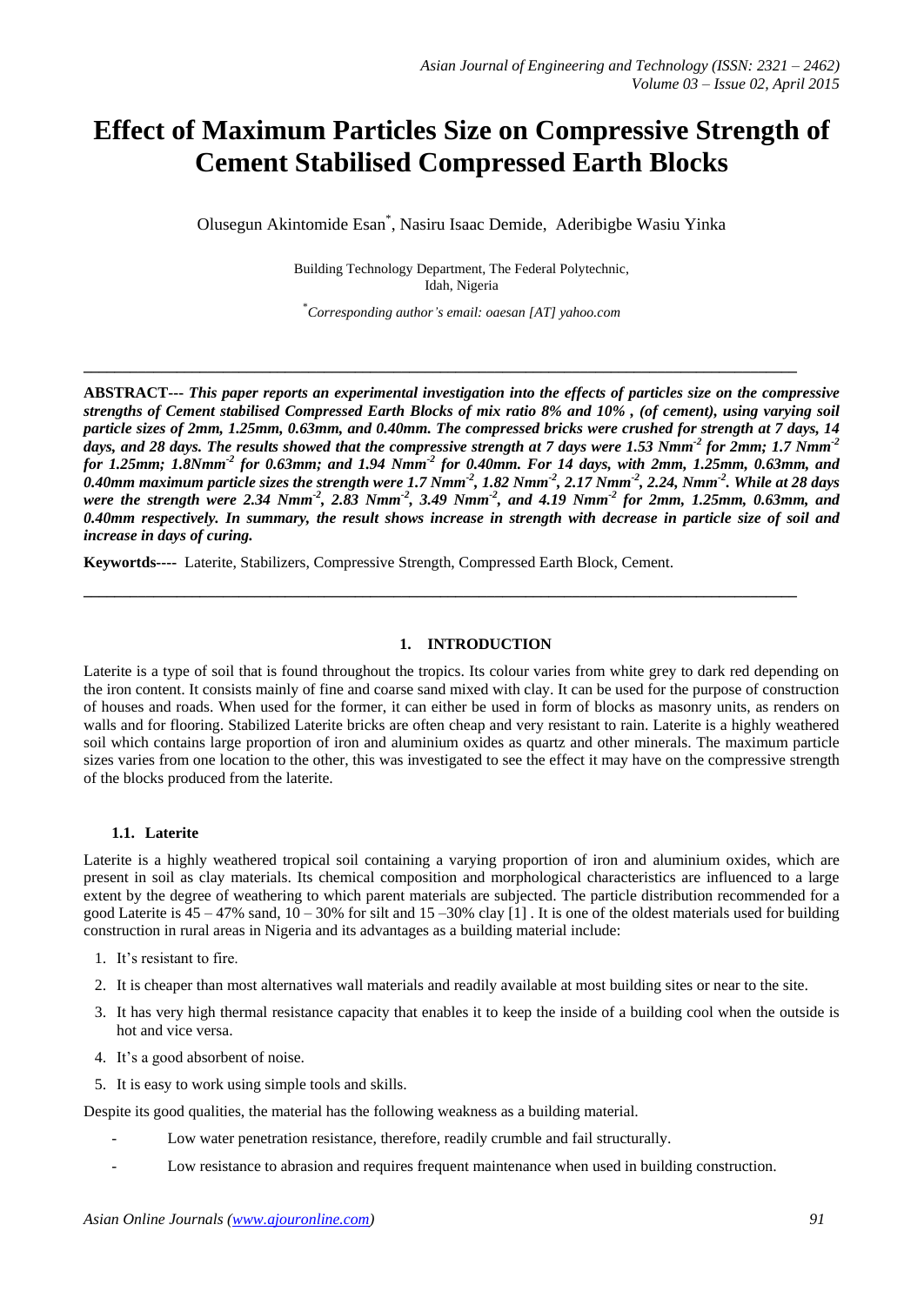However, there are several ways to overcome these weaknesses and make earth suitable a building material for many purposes. [2]. One of such is soil stabilization.

## **1.2. Soil Stabilization**

Soil stabilization is a process directed towards the improvement of stability or load bearing capacity of the soil by the use of controlled compaction, proportioning and/or the addition of suitable admixture or stabilizers. Stabilization is the modification of the appropriate soil-water-air system in order to obtain lasting qualities [3]. This technique is used to produce a strong and more stable composite material. Many types of soil can be improved with the addition of stabilizers [4]. According to [5]Stabilization relies on the direct effect of the interaction of particles, water and air in a soil, and it allows one to achieve permanent properties in order to make a soil suitable for application as building material. With stabilization it is possible to change two of the main characteristics of a soil, its texture and its structure. The changing of these properties is principally intended to:

- Reduce porosity and the tendency of a soil to swell or shrink.
- Achieve better cohesion.
- Improving resistance toerosion and water resistance of a surface.
- Achieve high dry and wet compressive strength, tensile strength and shearing strength.

#### **1.3. Method of Stabilization**

The numerous methods by which soil can be stabilized are categoriesed into Chemical and Mechanical Stabilization [6]. The methods of stabilisation commonly used are Cement stabilization, Mechanical Stabilization, Lime Stabilization, asphalt Stabilization, Lime Fly ash Stabilization, Lime Fly ash Bound Macadam [7]. Factors Affecting Mechanical Stabilization are Mechanical Strength of aggregates, Gradation, Properties of the soil, Presence of, Salts, Compaction. A great number of substances may be used for soil stabilization. It is up to the builder to make trail blocks with various kinds and amount of stabilizer [8]. Stabilizers commonly used include Bitumen, Bound Macadam, Sodium silicate (water – glass), Cow dung, Gypsum, Pozzolanas (eg, fly ash, rice husk ash, volcanic cash), Molasses, Resins, Natural fibres (example; grass, straw, sisal, saw dust), clay, Lime, and Portland cement [9]&[10]. In this study Ordinary Portland Cement (OPC) was used for stabilization.

## **1.4. Stabilization with Cement**

Cement is a building material known as matrix in a mortar mix. Generally, the property of cement is covered by BS12 [11]. Naturally, the colour of cement is Gray but other colours are got from the addition of pigments such as carbon black, chromium, ultra – marine blue, cobalt blue and cobalt blue colour of product got are black or dark green blue, blue respectively. Cement is suitable for the stabilization of all types of soils especially for coarse-grind soils. Portland cement is commonly used as soil stabilizer and factors that made it so include:

- i. Cement is readily available in most countries.
- ii. Use of cement involves less care and control than any other methods of stabilization.
- iii. More information is available on cement treated Laterite than other Laterite stabilization.
- iv. Almost any soil can be stabilized with Portland Cement if enough quantity is used in combination with the right amount of water, proper compaction and curing.

The exact quality of cement required to produce satisfactory soil cement mixed under a certain set of condition is found out by performing actual laboratory test such as wetting and dry compressive strength test, and freezing and thawing test. Portland cement greatly improves the compressive strength and may also reduce moisture movement especially when used with sandy soils. As a rough guide, sandy soil need 5-10% cement for stabilization, and Compaction when pressing block will greatly influence the result [12]. [13] states that the best results of stabilization are achieved when it is combined with compaction; therefore the two are often treated together. Though stabilization can however be used on uncompacted soil as well.

## **1.5. Compressed Earth Bricks (C.E.B)**

Compacting the soil produces block which is, by virtue of the increased density is stronger and more water resistance. Stabilized Compressed earth bricks, are often used to promote a new contemporary image for building with earth though are more labour intensive to produce compared with mud bricks [14].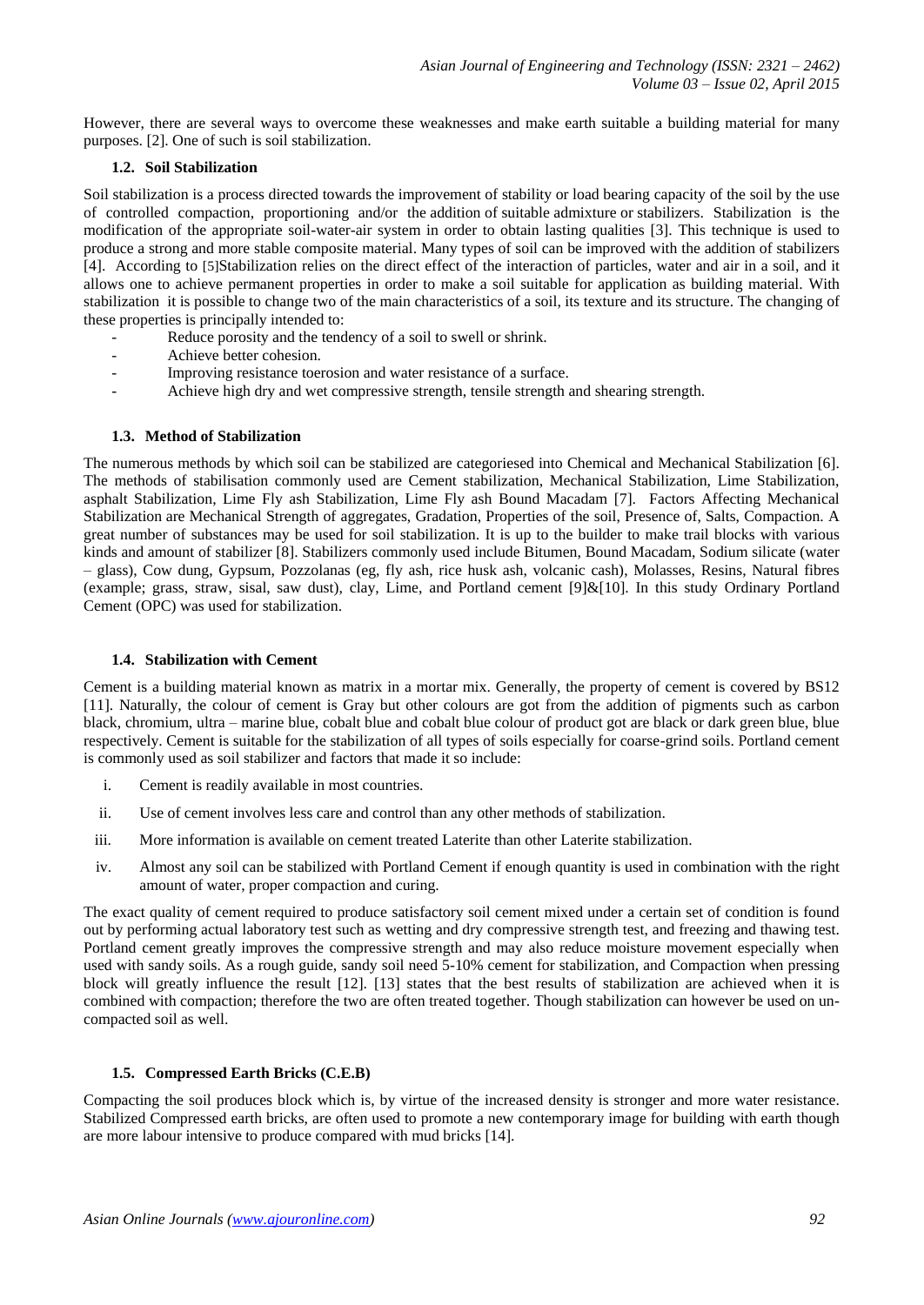*Block Dimension:* The length, width and depth of blocks varies from one press to the other, however, the approximate dimension of 290mm x 140mm is common. Quite a number of machines can be ordered with different moulds which can be very useful [15].

*Uses of Compressed Earth Bricks:* Compressed earth bricks are best and the most versatile ways of using earth for construction. They have over the centuries, been used to build almost every type of domestic and public building, such as palaces, tombs and temples, some of which are several years old; a testament to laterite's excellent performance in varied climates [16].

## **2. OBJECTIVES**

To investigate the effect of maximum particle size on the compressive strength of cement stabilized laterite brick.

#### **3. METHODOLOGY**

*Preparation of Material:*Laterite soil from a borrow pit located at Kafin-Tafawa village, Bauchi, Nigeria was gentle broken down into simple particles and made to pass through 2.00mm sieve, to get the sample, this was repeated for 1.25mm, 0.63mm, and 0.40mm sieve sizes.

*Mixing Proportion (Method):* Each of the and laterite of 2.00mm, 1.25mm, 0.63mm, and 0.40mm maximum sizes got above was batched by weight and mixed in the ratio 8% of Ordinary Portland Cement (OPC) produced by Ashaka Cement Company was used. cement to laterite, and mixed dry before adding water gradually by sprinkling while the thoroughly mixed in order to achieve the consistent mixture.thereafter, the mix was used to press blocks. This was repeated with using mix ratio 10% of cement to laterite.

*Compaction and Curing:* Hand operated SOBA-RAM press with mould size of 29.7mm x 10.42mm x 10.6mm was used. The inside of the compaction chamber was cleaned and oiled. Soil mix was filled into the compaction chamber and the soil compacted. The brick was ejected and cured using surface covering with an impermeable polythene sheet.

## **4. RESULT**

At the day of testing, the weight and area of each block were taken, thereafter,the load was applied

to determine the crushing load. These were used to calculate the strengths of the blocks. Three blocks of the same cement/laterite mix and the same maximum laterite particle size were tested for strength at 7days, 14days and 28days and the average determined as the strength.

The compressive strength was determined using: Compressive strength  $(N/m^2) = \frac{C_{\text{rushing}}}{4 \pi \epsilon_0}$  Force Area of brick

Where: Area of brick = 290 x  $140 = 40600$ mm<sup>2</sup>

| % of   | Compressive Strength (Nm2) |          |             |                |  |           |                   |               |                 |  |           |          |          |                 |
|--------|----------------------------|----------|-------------|----------------|--|-----------|-------------------|---------------|-----------------|--|-----------|----------|----------|-----------------|
| Cement | 7days                      |          |             |                |  |           | 28 days<br>14days |               |                 |  |           |          |          |                 |
|        | $0.40$ mm                  | $063$ mm | <b>25mm</b> | $2\mathrm{nm}$ |  | $0.40$ mm | $063$ mm          | 1.25mm        | 2 <sub>mm</sub> |  | $0.40$ mm | $063$ mm | $125$ mm | 2 <sub>mm</sub> |
| 10%    | 1.89                       | 1.69     | 160         | 1.48           |  | 222       | 209               | $1.7^{\circ}$ | 1.80            |  | 406       | 337      | 268      | 226             |
| 8%     | 1.79                       | 153      | 150         | 1.40           |  | 2.14      | 1.95              | 1.69          | 1.65            |  | 3.77      | 263      | 248      | 219             |

**Table 1: Summary of the Compressive Strength of CEB stabilized with cement of 10% & 8%mix ratio at 7, 14 & 28 days of curing.**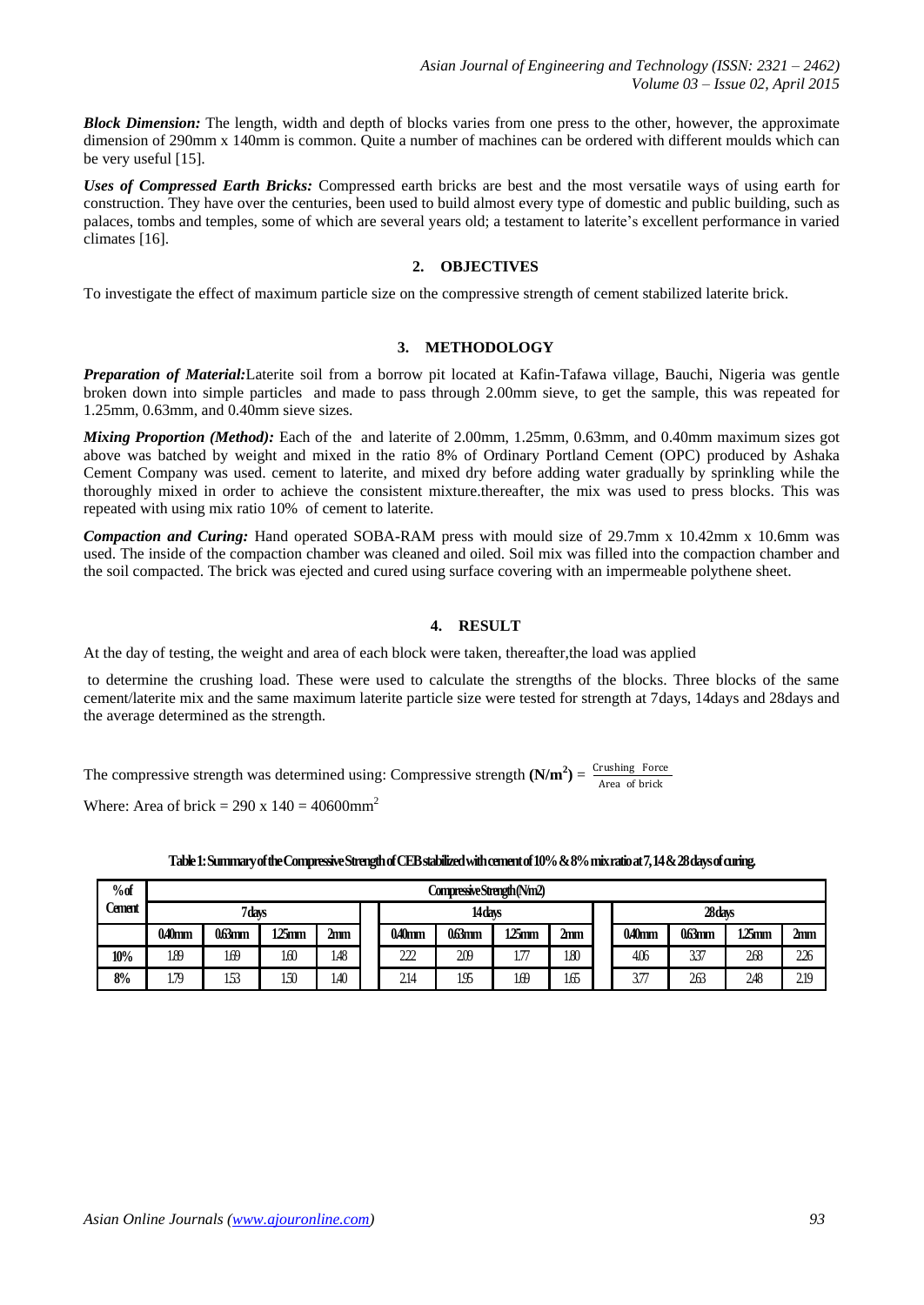

**Figure 1 Maximum Particle Size Vs Compressive Strength at 7 days** 



**Figure 2 Maximum Particle Size Vs Compressive Strength on 7th day**



**Figure 3 Cement Percentage Content Vs Compressive Strength on 7th day**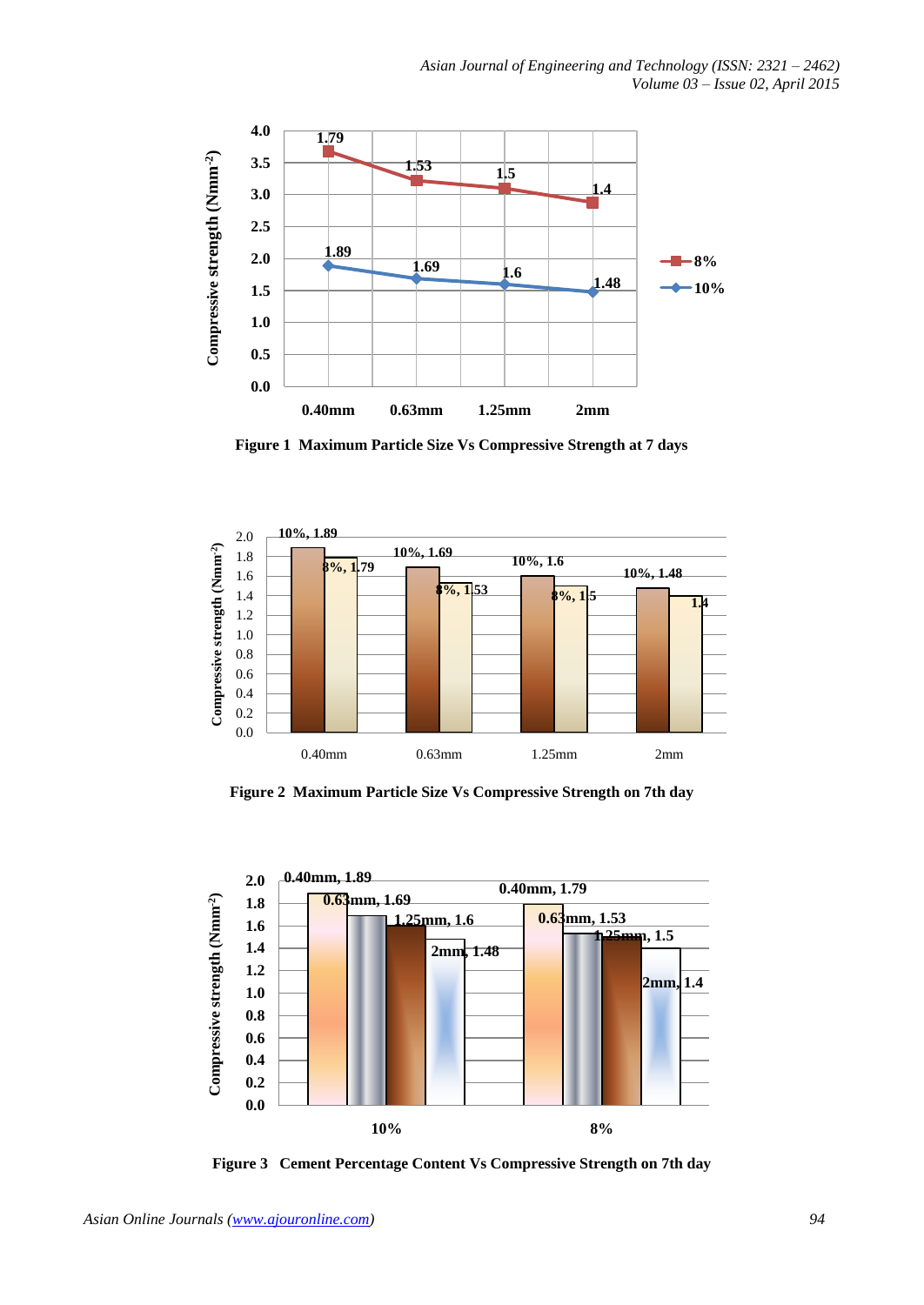

**Figure 4 Maximum Particle Size Vs Compressive Strength on 14th day**



**Figure 5 Maximum Particle Size Vs Compressive Strength on 14th day**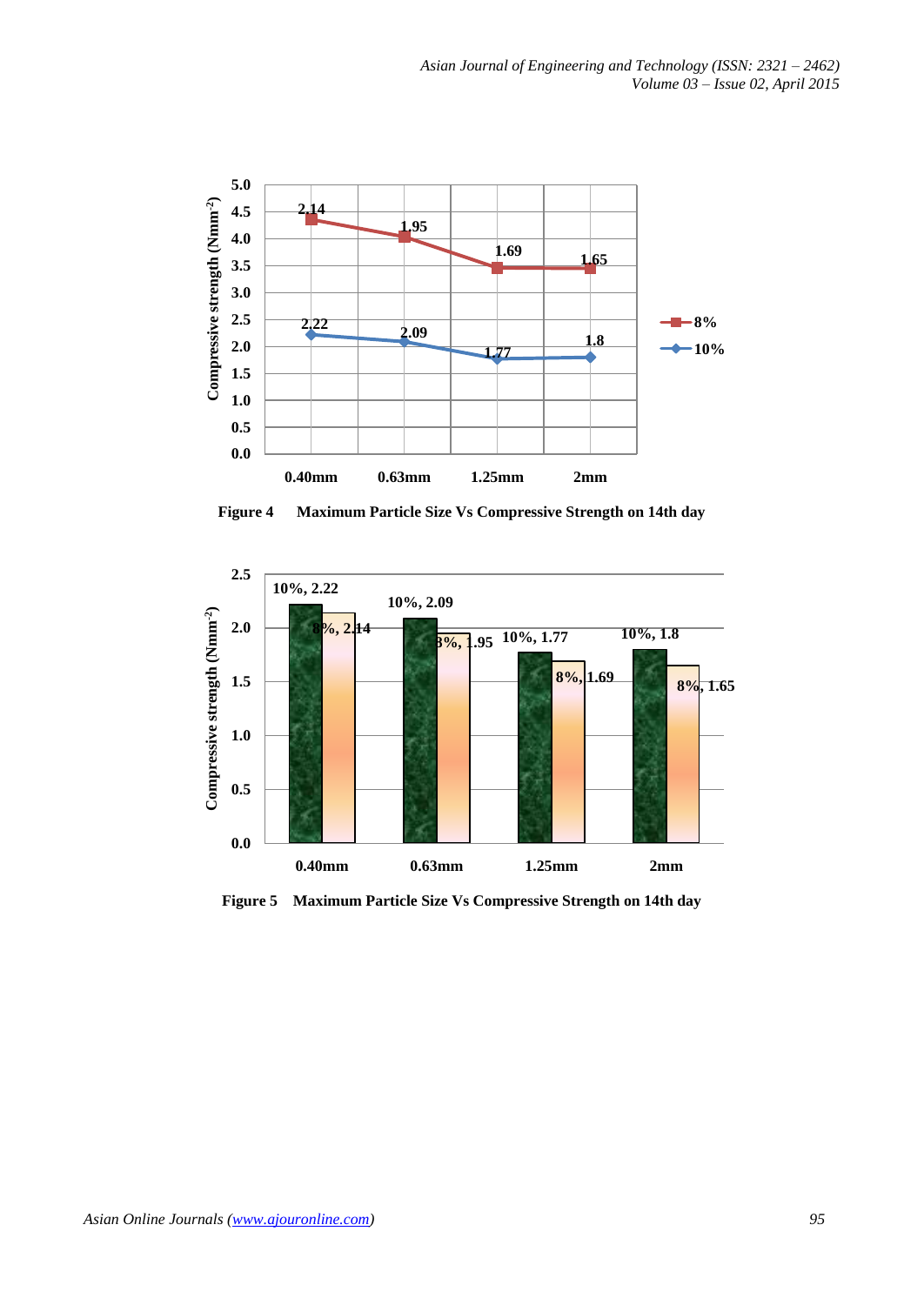

**Figure 6 Cement Percentage Content Vs Compressive Strength on 14th day**



**Figure 7 Maximum Particle Size Vs Compressive Strength on 28th day**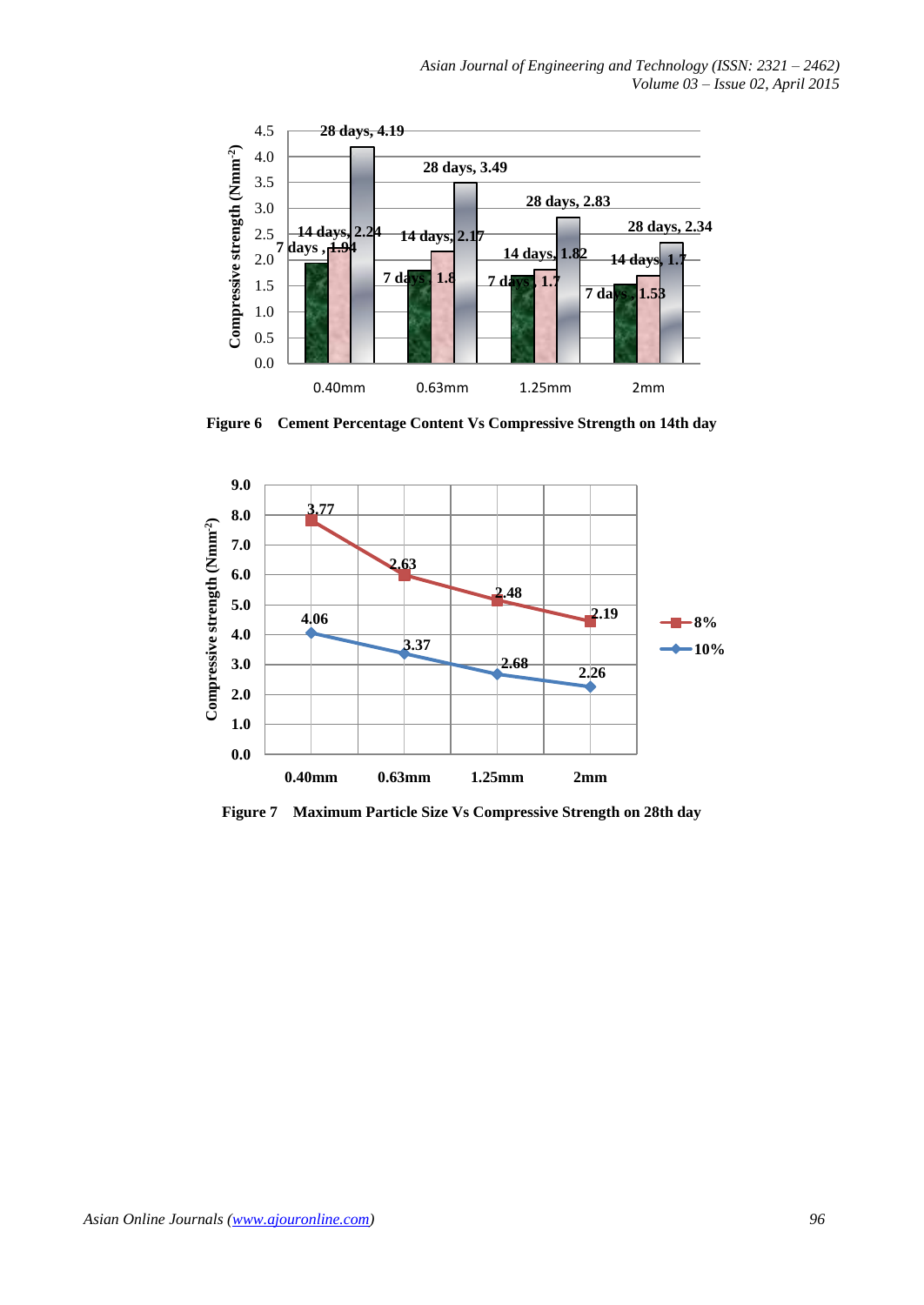

**Figure 8 Maximum Particle Size Vs Compressive Strength on 28th day**



**Figure 9 Cement Percentage Content Vs Compressive Strength on 28th day**



**Figure 10 Cement Percentage Content Vs Compressive Strength on 28th day**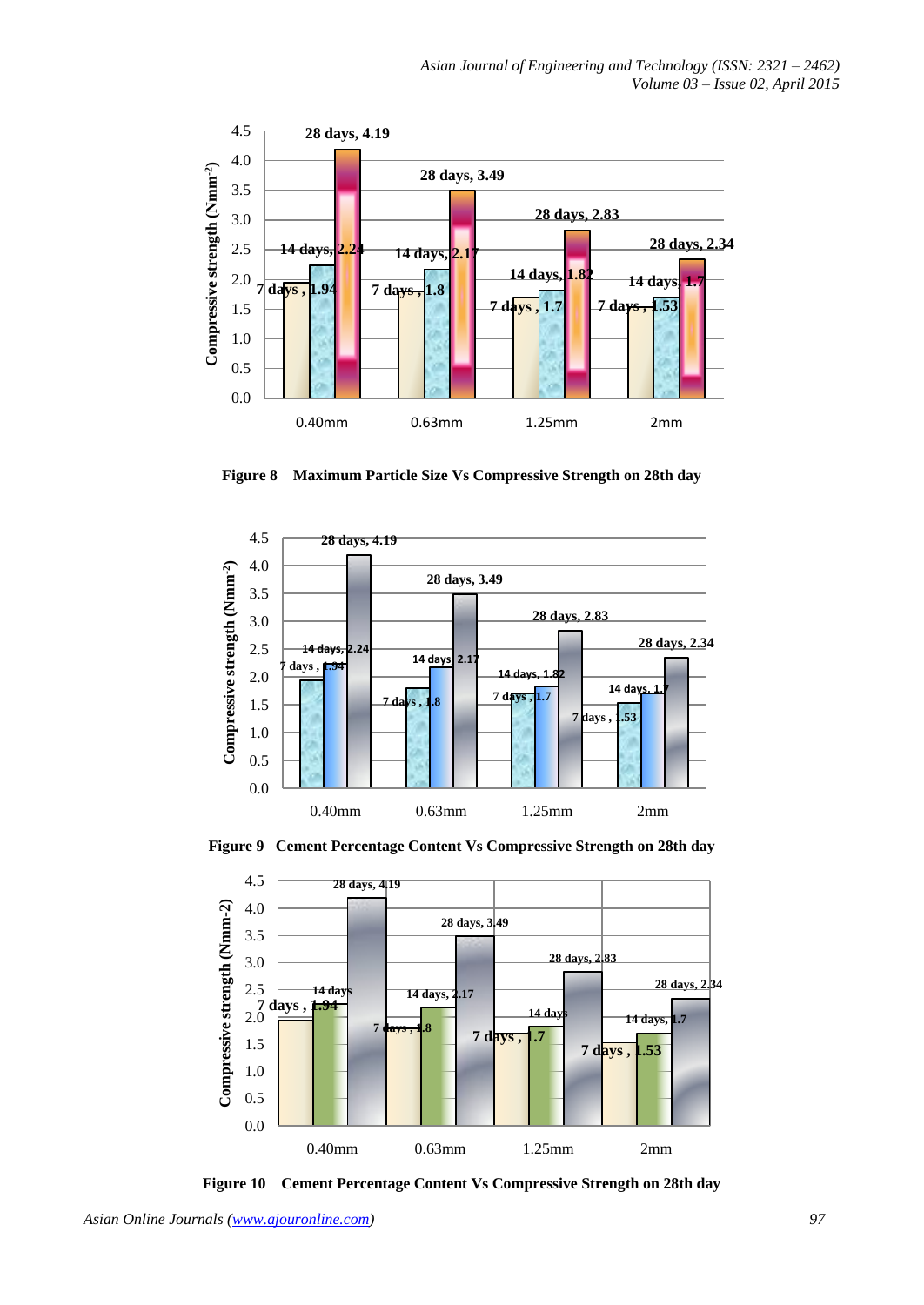Generally, from the table and chats above, the compressive strength of the blocks increased with decrease in the size of the maximum particle size, but the compressive strength increased with increase in cement content

|         | Compressive Strength (Nmm <sup>2</sup> ) |           |        |                 |  |            |           |           |      |  |  |
|---------|------------------------------------------|-----------|--------|-----------------|--|------------|-----------|-----------|------|--|--|
|         |                                          | 8% Cement |        |                 |  | 10% Cement |           |           |      |  |  |
|         | $0.40$ mm                                | $0.63$ mm | 1.25mm | 2 <sub>mm</sub> |  | $0.40$ mm  | $0.63$ mm | $1.25$ mm | 2mm  |  |  |
| 7 days  | 1.79                                     | 1.53      | 1.50   | 1.40            |  | 1.94       | 1.80      | 1.70      | 1.53 |  |  |
| 14 days | 2.14                                     | 1.95      | 1.69   | 1.65            |  | 2.24       | 2.17      | 1.82      | 1.70 |  |  |
| 28 days | 3.77                                     | 2.63      | 2.48   | 2.19            |  | 4.19       | 3.49      | 2.83      | 234  |  |  |

**Table 2: Summary of the Compressive Strength of CEB stabilized with 10% & 8% cement at 7, 14 & 28 days of curing.**



**Figure 11 Maximum Particle Size Vs Compressive Strength on at 8% Cement Content**



**Figure 122 Maximum Particle Size Vs Compressive Strength on at 10% Cement Content**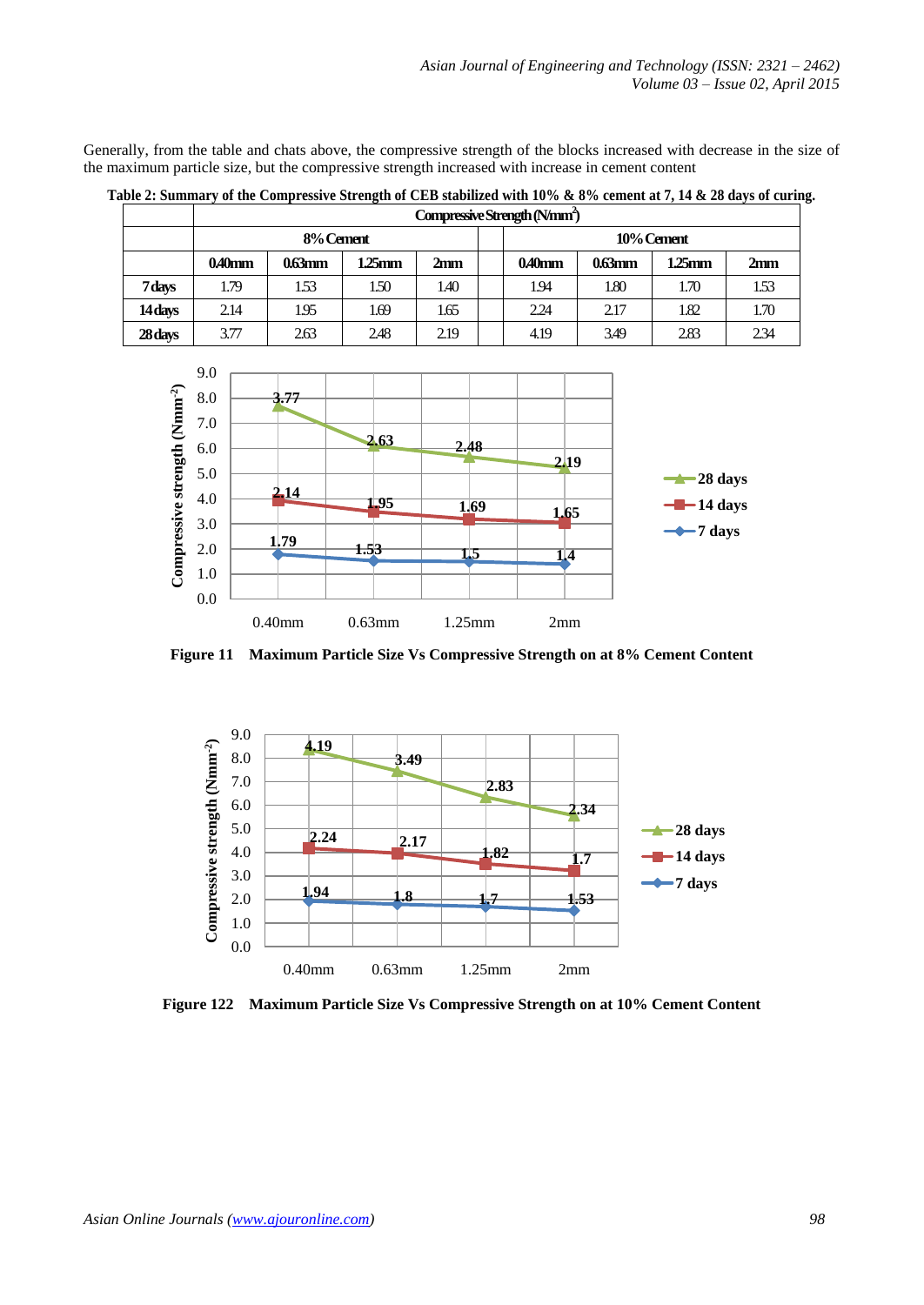

**Figure 13 Maximum Particle Size Vs Compressive Strength on at 10% Cement Content**

Generally, from the table and charts above, the compressive strength of the block increased with decrease in the maximum maximum particle size, but it increased with increase in days of curing befor test.

## **5. CONCLUSION AND RECOMMENDATION**

The particle size distribution which includes 2.0 mm, 1.25mm, 0.63mm, 0.40mm diameter affects the compressive strength of the brick. The compressive strength values obtained for cement stabilized Laterite blocks are found to be above 1.5Nmm<sup>-2</sup>. The size of the bigest laterite has effect on the strength of the blocks produced from it using cement as stabilizer. The bigger the maximum laterite particle size, the lower the compressive strength of the blocks produced from it. The block with 0.40mm maximium particle size has a highest compressive strength, while that of 2.00 has the lowest. Therefore, the maximum particle of laterite be kept as low as possible for the production of Compresssed Earth Block is obtained with higher strength as the maximum particle size decreases,. However the maximum particle must not be more than 10mm, as it is a requirement that the particles of laterite for the maximum particle of laterite be kept as low as possible for the production of Compresssed Earth Block production must not be more than 10mm.

It is hereby recommend that the maximum particle of laterite be kept as low as possible for the production of Compresssed Earth Block in order to achieve the maximum compressive strength possible at the particlar instance. Replication of this study but this time with laterite of different particle distribution to see the effect of the soil grading.

#### **6. REFERENCES**

[1] Norton, J. (1986). Building with Earth Intermediate Technology, Intermediate Technology.

[2] (Berry & David, 1987)<br>[3] UNCHS (1992).

[3] UNCHS (1992). Report of the executive Director on Building Materials for Housing. http://www.unescap.org/huset/hangzhou/hangzhou\_report.htm. 27/11/2007

[4] Peck, P.B. and Tarzaghic, K. (1967). Soil Mechanics in Engineering Practice.

[5] Lassi, F. & Osunade, J.A. (1983). Laterite Soil and Masonry Units Performance Characteristics on Housing. Unpublished Project Seminar on the Use of Clay Bricks and Blocks, ABU, Zaria.

[6] Flaherty C.O. (1974). Soil Stabilization. Highway Engineering Vol. 2. Edward Anold Ltd.

[7] Bot, P.J. (2008). A Study Of Agricultural Wastes Ash As A Stabilizer In Compressed Laterite Bricks. Unpublished Masters of Science Thesis University of Jos

[8] Craig, R. F. (1992). Soil Mechanics. Chapman and Hall. London

[9] Esan, O. A & Esan, B. O. (2010, November). *Effect of Asphalt on Cement Stabilised Compressed Earth Blocks:* Paper Presented at The International Conference on Research and Development.

[10] Amarnath, M.S. (2010). Use of Locally Available Materials and stabilisation Technique. [http://elearning.vtu.ac.in/Programme/volvo/SoilStab-Useof New.pptDRMSAEdusat.pptrev.ppt\)](http://elearning.vtu.ac.in/Programme/volvo/SoilStab-Useof%20New.pptDRMSAEdusat.pptrev.ppt) accessed on 20<sup>th</sup> September, 2010)